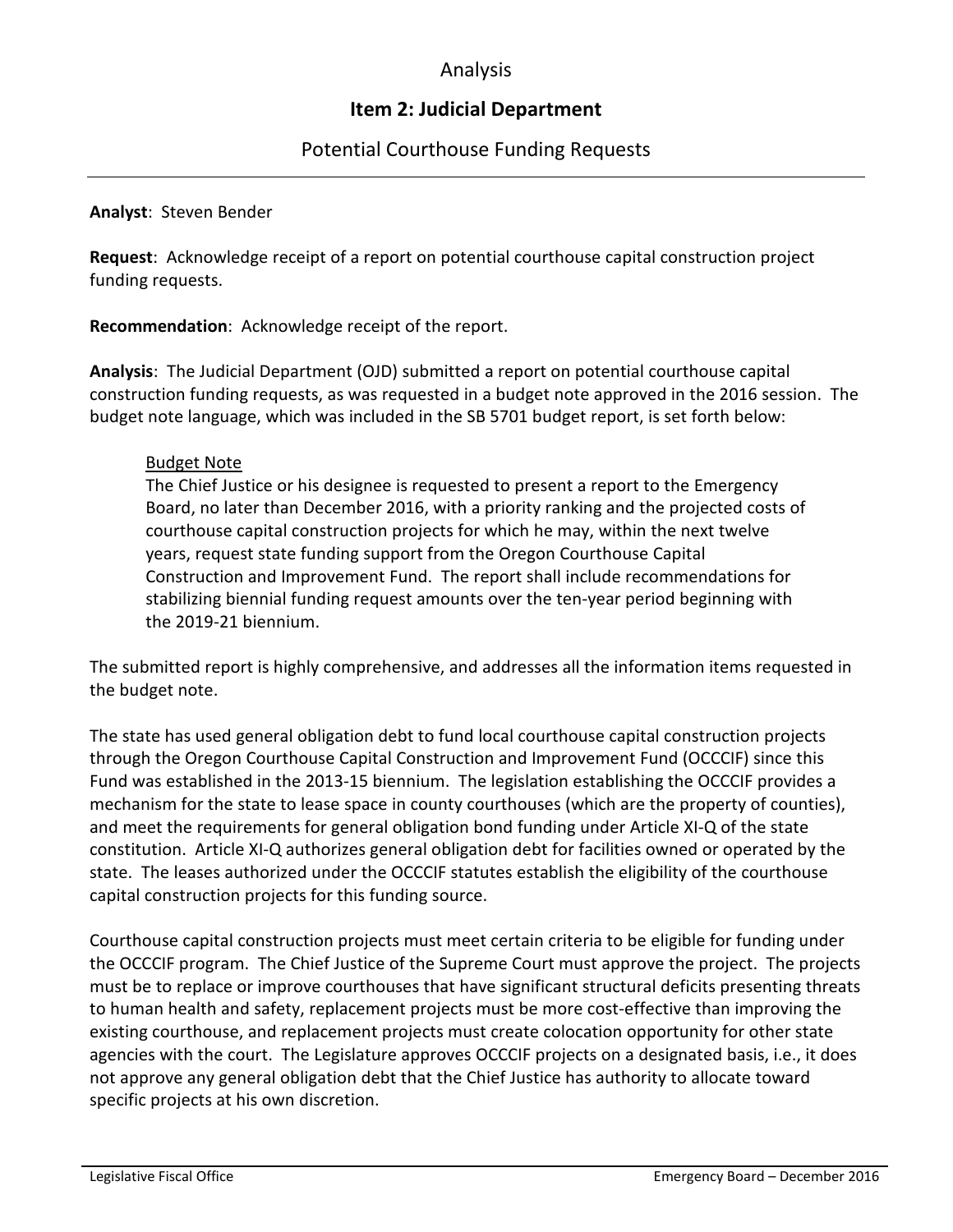To date, the Legislature has approved OCCCIF support for construction of new courthouses in Multnomah, Jefferson, and Tillamook counties. OCCCIF support has also been approved for planning of a new courthouse in Lane County. Additional OCCCIF funding would need to be approved to complete the Multnomah and Lane courthouses; whereas the funding already approved for the Jefferson and Tillamook courthouses is sufficient to complete those projects (indeed the new Jefferson County courthouse is already in operation). The Joint Committee on Ways and Means adopted the budget note, however, to obtain information on the list and scope of projects that might potentially be presented for OCCCIF program support over the next twelve-year period.

OJD worked with the Association of Oregon Counties (AOC) to prepare this report. AOC was also involved in developing the project requests included in the 2015-17 and 2017-19 Chief Justice's Recommended Budgets. The report identifies seven potential courthouse project requests with project cost estimates (Multnomah project completion, Lane project completion, Hood River, Clackamas, Benton, Columbia, and Linn). The estimated Article XI-Q bond requests for these seven projects total \$263.8 million. The report identifies an additional five projects for which no cost estimates have been developed at this time (Lincoln, Crook, Douglas, Coos, and Josephine). Finally, the report identifies Deschutes and Jackson counties as seeking courthouse expansion funding, if additional judgeships are created for these counties. These counties' existing courthouses do not allow these projects to be funded by the OCCCIF, however, because they do not present health and safety threats.

A list of the fourteen projects, and of the expected timing of project requests is included on the last page of the report. More detailed descriptions of the projects are included therein.

OJD includes six recommendations to stabilize funding request amounts over the twelve-year period. These include: 1) legislative development of specific target funding amounts, 2) expanding the Chief Justice's authority to develop formal OCCCIF program criteria, 3) improving project administration with statutory changes and/or additional funding of project management functions, 4) increasing the frequency of bond sales to address project cash flow constraints, 5) allowing counties to better utilize funds spent on project planning toward their OCCCIF-required funding match, and 6) formalizing the timing and staging of county project requests to standardize the scope of issues that would be identified and addressed before a funding request is made. Further consideration of these recommendations during the 2017 session is warranted.

The Legislative Fiscal Office recommends acknowledging receipt of the report.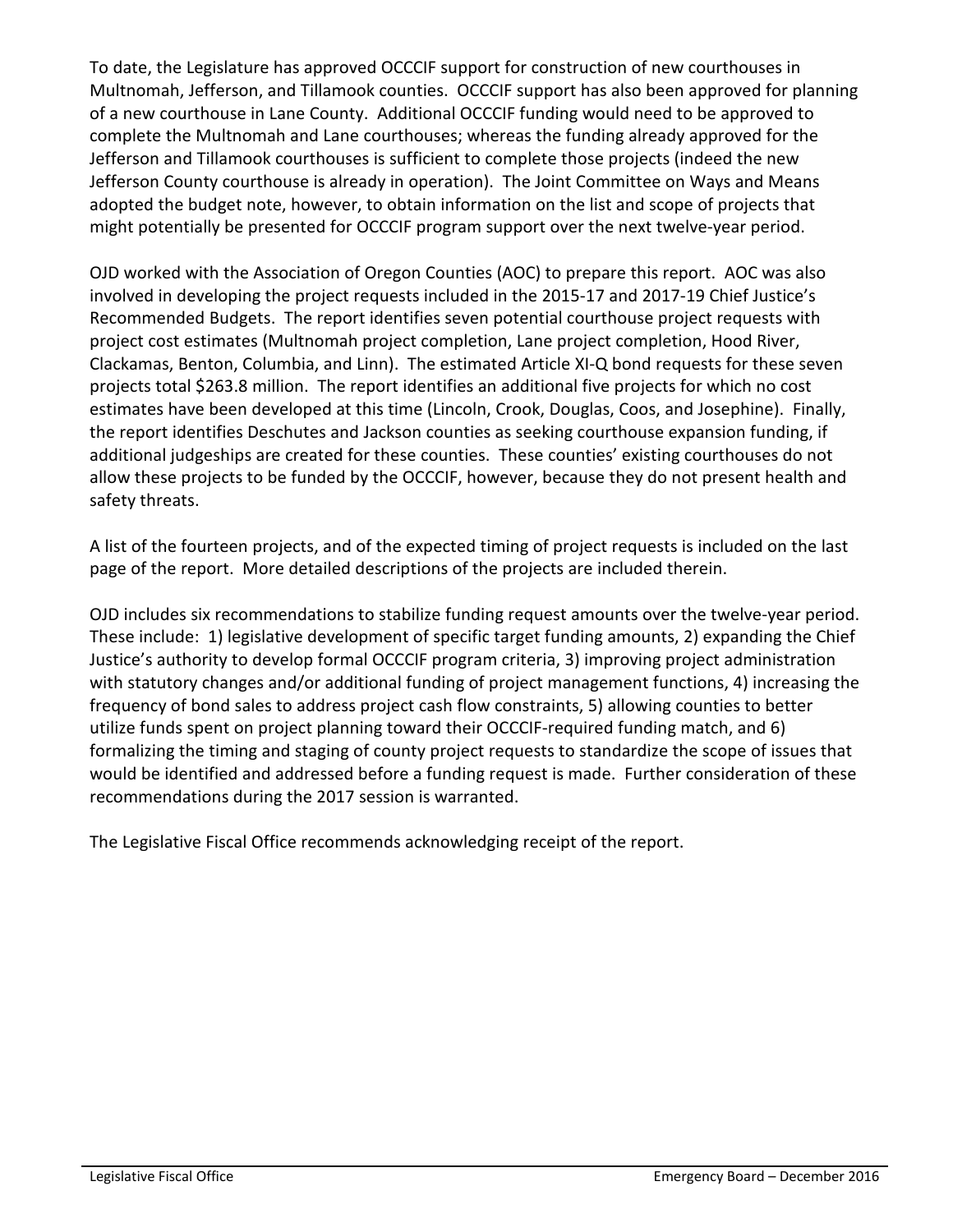

OREGON JUDICIAL DEPARTMENT Office of the State Court Administrator

October 31, 2016 **(SENT BY EMAIL)**

The Honorable Senator Peter Courtney, Co-Chair The Honorable Representative Tina Kotek, Co-Chair State Emergency Board 900 Court Street NE H-178 State Capitol Salem, OR 97301-4048

Re: Chief Justice Report on Potential Courthouse Replacement Funding Requests (2016 SB 5701)

Dear Co-Chairpersons:

## **Nature of Request**

The Oregon Judicial Department (OJD) requests that you acknowledge receipt of this report on courthouse replacement projects for which the Chief Justice might seek state funding support between 2019 and 2031, in response to a budget note attached to 2016 Senate Bill 5701. That budget note read:

"The Chief Justice or his designee is requested to present a report to the Emergency Board, no later than December 2016, with a priority ranking and the projected costs of courthouse capital construction projects for which he may, within the next twelve years, request state funding support from the Oregon Courthouse Capital Construction and Improvement Fund. The report shall include recommendations for stabilizing biennial funding request amounts over the ten-year period beginning in the 2019-21 biennium."

This report identifies projects already approved for funding by the Legislative Assembly, projects for which Chief Justice Balmer is requesting funding in 2017-19, and projects for which the Chief Justice *might* request funding in the 2019-2029 biennia.

## **Background on State Support for Courthouse Capital Construction**

Oregon counties are responsible for providing "suitable and sufficient" facilities for Oregon circuit courts. ORS 1.185. Providing facilities was one of the responsibilities left with the counties when the State created a unified state court system in 1981 and assumed the costs of court staff and indigent defense. The State assumed these costs to provide consistent levels of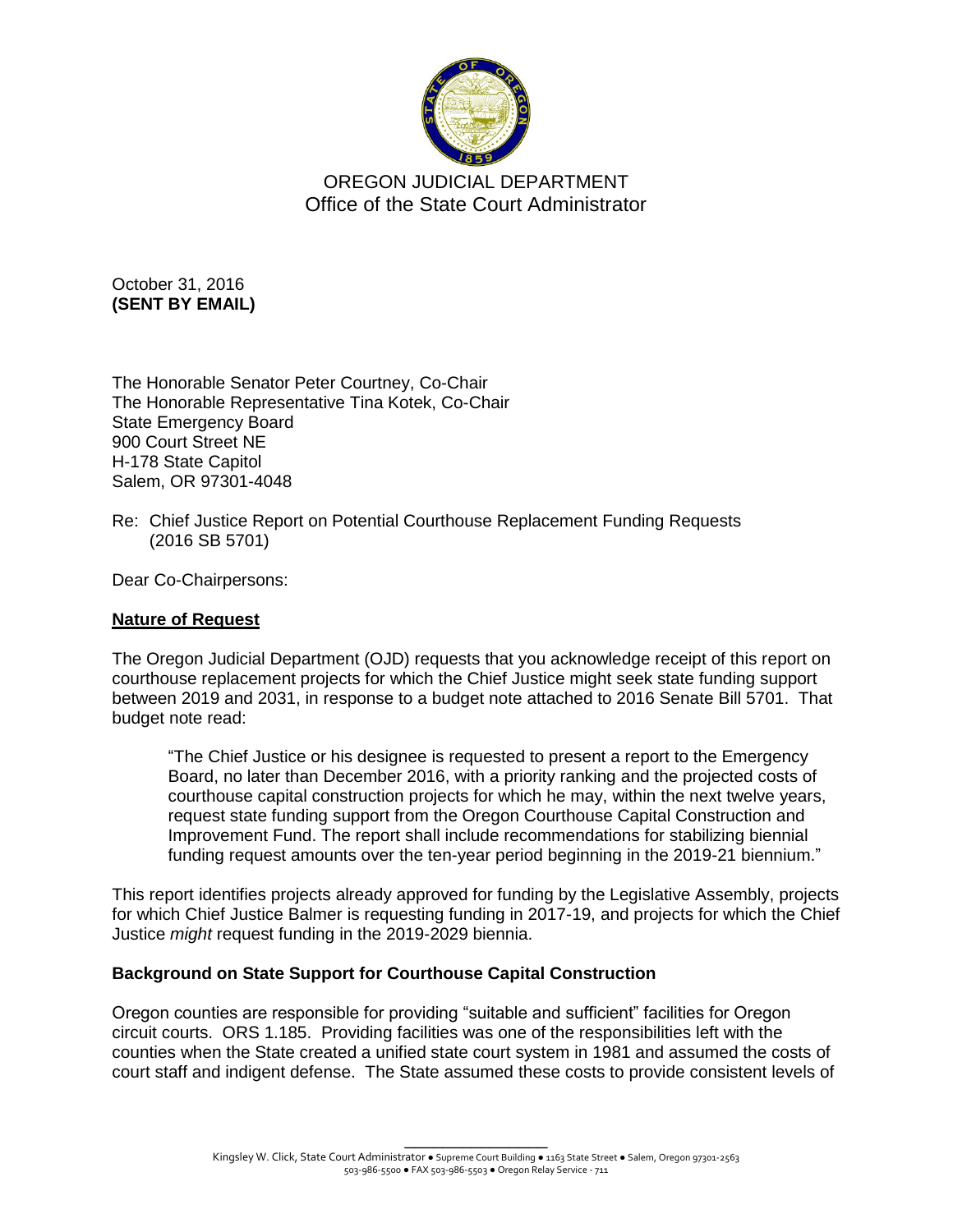The Honorable Senator Peter Courtney, Co-Chair The Honorable Representative Tina Kotek, Co-Chair Page 2 October 31, 2016

justice throughout the state and allow the staff that worked with the state judges to be accountable to a state authority.

In 2006, a report by the Oregon State Bar highlighted the deteriorating condition of Oregon's courthouses and called on the legislature to establish a State Court Facilities Commission. The legislature responded in 2007, passing House Bill 2331, which created an Interim Committee on Court Facilities. That body established state standards for reasonable and sufficient court facilities and commissioned an assessment of all 48 court facilities in Oregon to determine whether they currently met those standards.

That 2008 facility assessment has been used to guide state investments in courthouse facilities, and also made several observations that remain relevant today:

- Overall, security seemed weak. Many corridors are shared by judges, staff, defendants, witnesses, and other litigants.
- The condition of court facilities generally was "poor."
- Many counties are working very hard to maintain court facilities, but the relationship between the counties and the state is "completely dependent" on the personalities involved, which appeared to predict how well a facility was working.
- The quality of the facility seems to "correlate directly" with the presiding judge or trial court administrator communication of facility issues.
- Courthouses are seen as significant landmarks and sources of community pride, and that necessary security might detract from open and accessible court facilities.

In 2011, as part of its changing the structure of court filing fees and court-imposed financial obligations for offenses, the Legislative Assembly authorized funds from the Criminal Fines Account to assist counties in making capital improvements to court facilities. These funds are administered through the Oregon Judicial Department, and have funded a variety of life/safety and critical maintenance and improvement projects in courthouses throughout the state.

In 2013, the legislature authorized use of Article XI-Q bonds to provide State matching funds to assist counties in replacing unsafe courthouses. Counties may receive up to a 50 percent match of the costs to provide circuit court facilities, if the new courthouse also provides space to co-locate a state agency. The State match is limited to 25 percent without co-location. The State match may be applied to the cost of the co-located agency space, but does not apply to any county-supported offices located in the new courthouse.

In order to receive State funds, the project must be approved by the Chief Justice and the Department of Administrative Services (DAS), as well as have legislative authority to issue the bonds. Proceeds from the State bonds are deposited in the Oregon Courthouse Construction Capital Improvement Fund (OCCCIF, also created in 2013), and are used to reimburse counties for eligible expenses. County matching funds also are temporarily deposited in the OCCCIF, to verify that counties have their matching funds and to dedicate those funds to the courthouse project. OJD requests expenditure limitation authority to disburse both the State bond proceeds and the county matching funds from the OCCCIF.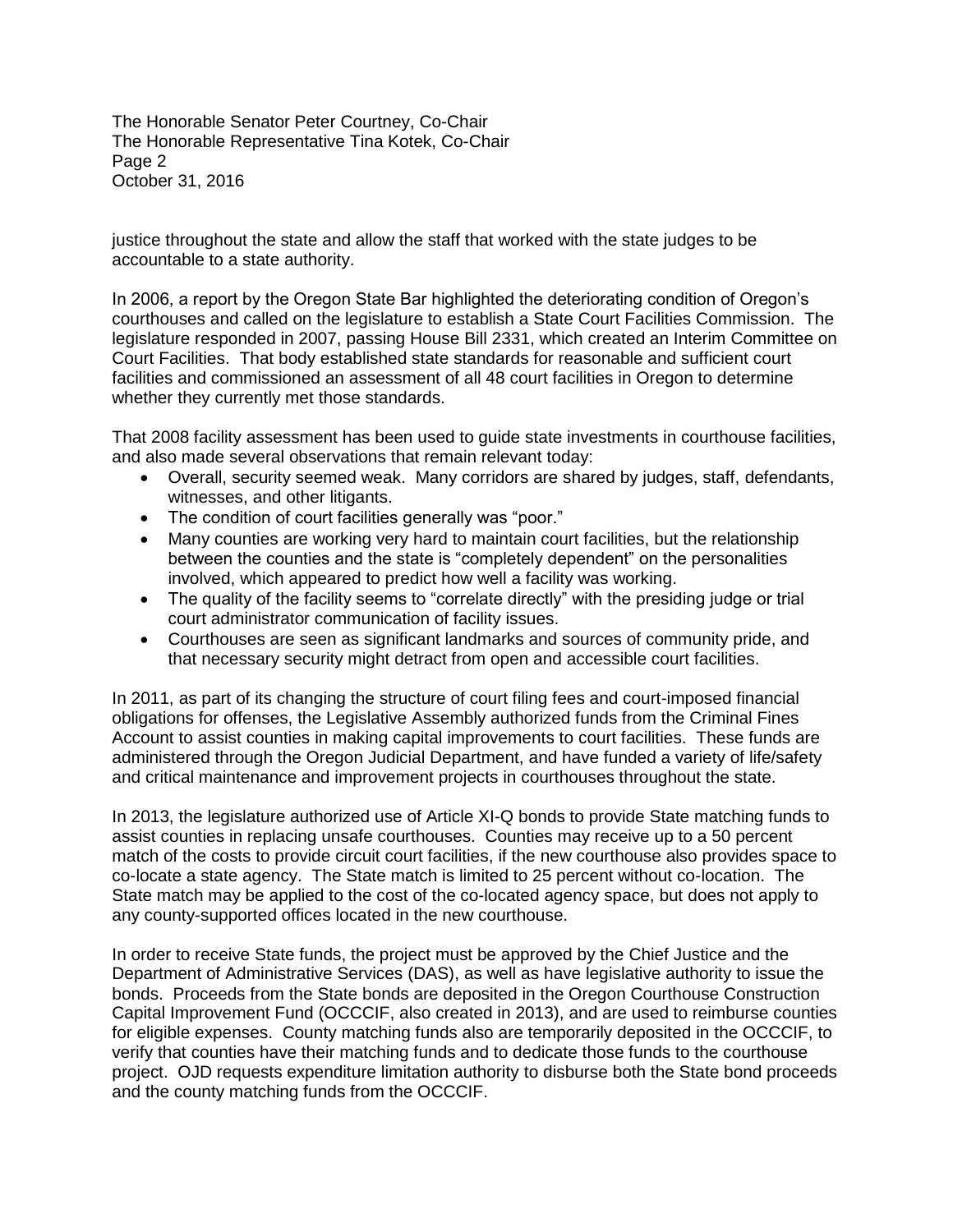The Honorable Senator Peter Courtney, Co-Chair The Honorable Representative Tina Kotek, Co-Chair Page 3 October 31, 2016

Once the facility is completed, statutes authorize DAS to negotiate a lease on behalf of OJD that establishes a full leasehold interest in the court portion of the facility and to give the State exclusive right of control over that space for a term that is at least equal to the term of the State bonds. This meets the constitutional requirement to use Article XI-Q bonds for facilities "owned or operated" by the State.

Beginning in 2013, the Assembly has approved State bond funding to replace the seismicallydangerous Multnomah County Courthouse in downtown Portland, and in subsequent biennia authorized State bond funding to replace unsafe courthouses in Jefferson, Tillamook, and Lane Counties. The State also has provided matching funds from the Criminal Fines Account for a new courthouse in Union County.

The new courthouses in Union and Jefferson Counties opened in 2016. Multnomah County held a groundbreaking ceremony for its new courthouse in early October 2016, and is projected to be ready for occupancy in 2020, subject to approval in 2017-19 of State matching funds for construction. The Tillamook and Lane projects are in planning stages.

The requests for funding and reports on the results of these replacement projects, as well as courthouse improvement projects funded separately, are submitted as part of the Chief Justice's Recommended Budget each biennium and fulfill the requirement in ORS 1.176 that the Chief Justice develop a biennial plan for capital improvements to county courthouses.

#### **Project Review and Selection**

Beginning in 2014, Chief Justice Balmer has asked the Association of Oregon Counties (AOC) to solicit from counties requests for courthouse improvement and replacement projects, review those requests, and provide prioritized recommendations to him regarding which projects to fund. As a result, the AOC has recommended projects for the Chief Justice's 2015-17 and 2017-19 budget requests, as well as in response to this budget note.

That approach has identified needed improvements to courthouses across the state and instances where state-funded projects might synchronize or conflict with planned county projects, as well as developed consensus among Oregon counties on funding priorities. The review process utilizes the 2007 interim committee standards and 2008 facility assessment.

AOC appoints a Court Facilities Task Force to solicit and review proposals. The group has adopted criteria for its review which includes the condition of the courthouse, urgency of the need, the county's readiness to proceed, and likelihood of successful completion.

To assist OJD in responding to this budget note, the task force surveyed all 36 counties, asking which counties might seek State funding to replace unsafe courthouses during the next 12 years. A total of 32 counties responded. Thirteen counties responded they would be interested in State support during that time period. An additional four counties (Jefferson, Multnomah, Tillamook, and Union) either have completed courthouse replacement projects or have projects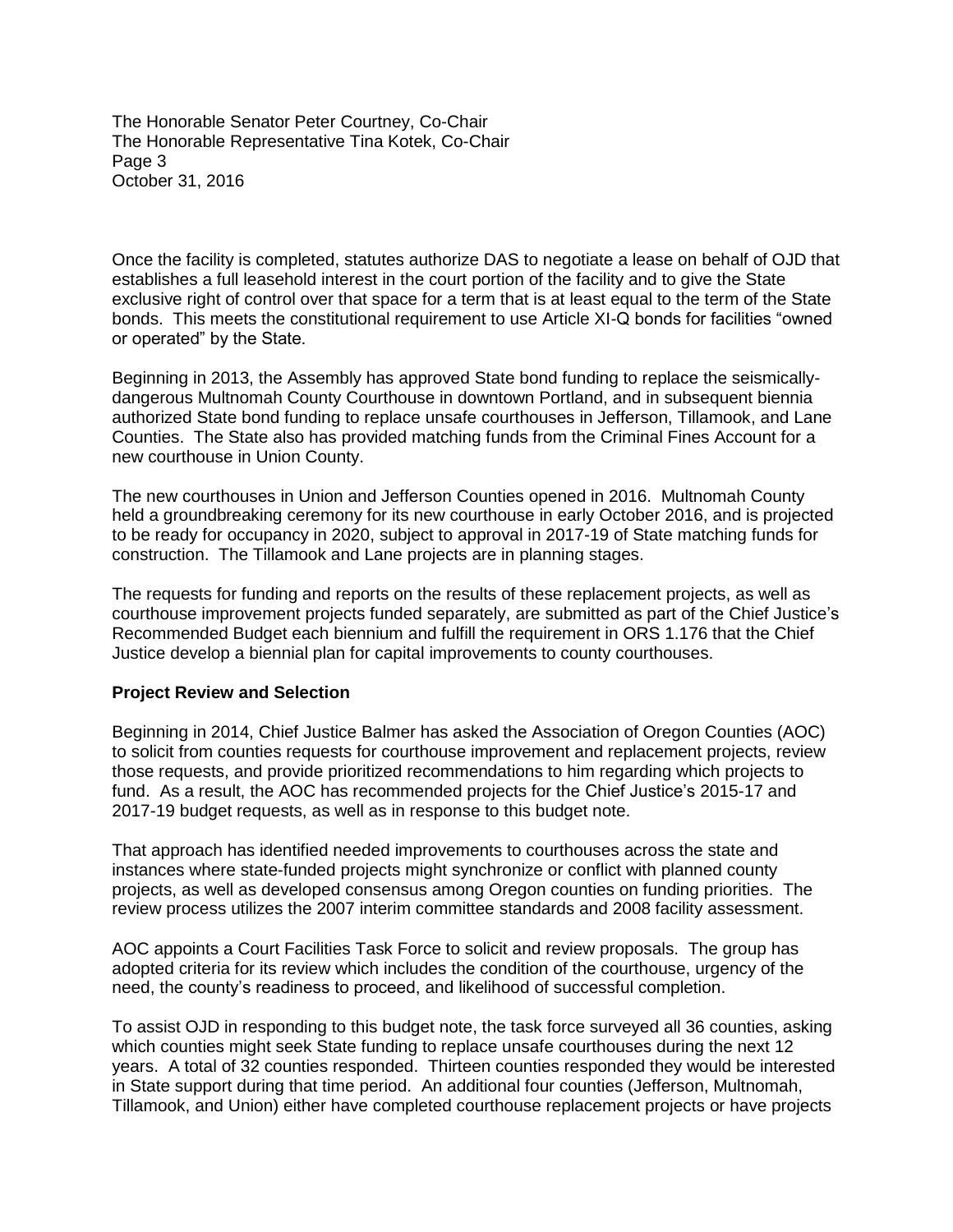The Honorable Senator Peter Courtney, Co-Chair The Honorable Representative Tina Kotek, Co-Chair Page 4 October 31, 2016

underway that will not continue into the budget note time period). The remaining 19 counties either did not reply or said they did not expect to request State support (Baker, Clatsop, Curry, Gilliam, Grant, Harney, Klamath, Lake, Malheur, Marion, Morrow, Polk, Sherman, Umatilla, Wallowa, Wasco, Washington, Wheeler, and Yamhill Counties).

Of the 13 counties interested in obtaining State support, the Chief Justice's Recommended Budget for 2017-19 will request funding for two projects (Clackamas and Hood River). Two other projects would require a law change to be eligible for State support (Deschutes and Jackson).

#### **Prioritized Projects in Response to SB 5701 Budget Note**

The budget note first requests a list of courthouse replacement projects, prioritized and with projected costs, for which the Chief Justice might request funding in the 2019-21 through 2027- 29 biennia. Because these projects often are funded in multiple biennia, this list includes projects that already have been legislatively-approved for planning funds as well as projects for which the Chief Justice is requesting funding in 2017-19 that will continue into 2019-21.

The projects are summarized and listed in priority order below. The attachment to this report provides a summary view of the priorities, costs, and timelines of these projects.

#### Priority #1: Complete Currently Authorized Projects:

Multnomah County. Beginning in the 2013-15 biennium, the legislature has approved \$32 million in State funding for planning, land acquisition, and design for a new downtown courthouse. The courthouse, built in 1909 from hollow, unreinforced masonry blocks, is seismically unsafe and has many security and safety deficiencies resulting from its space limitations and design. The Chief Justice will request \$93 million as the final request for construction funding in his 2017-19 Recommended Budget, along with a separate request for state-funded furnishings. The condition of this courthouse was ranked  $38<sup>th</sup>$  out of the 48 state court facilities in the 2008 facility assessment.

Tillamook County. The legislature authorized \$7.875 million in State bond funding in 2015 to replace the current courthouse, which was built in 1932 and ranked  $45<sup>th</sup>$  (fourth-worst) in the 2008 facility assessment. Its foundation walls were built from unreinforced masonry and the size of the current second courtroom lacks sufficient space to provide reasonable security for victims, jurors, and witnesses. OJD and the county intend to appear before the December 2016 Emergency Board to provide updated plans and request limitation authority to sell the State bonds in May 2017. No additional State bond funding is contemplated for this project.

Lane County. The legislature in 2016 authorized \$1.4 million in State matching funds for planning. The county has not requested State funds in 2017-19, but will be requesting construction funding in 2019-21 (estimated at approximately \$50 million). This facility ranked 26<sup>th</sup> in the 2008 assessment, but a seismic report not available for that evaluation shows additional evidence of seismic instability.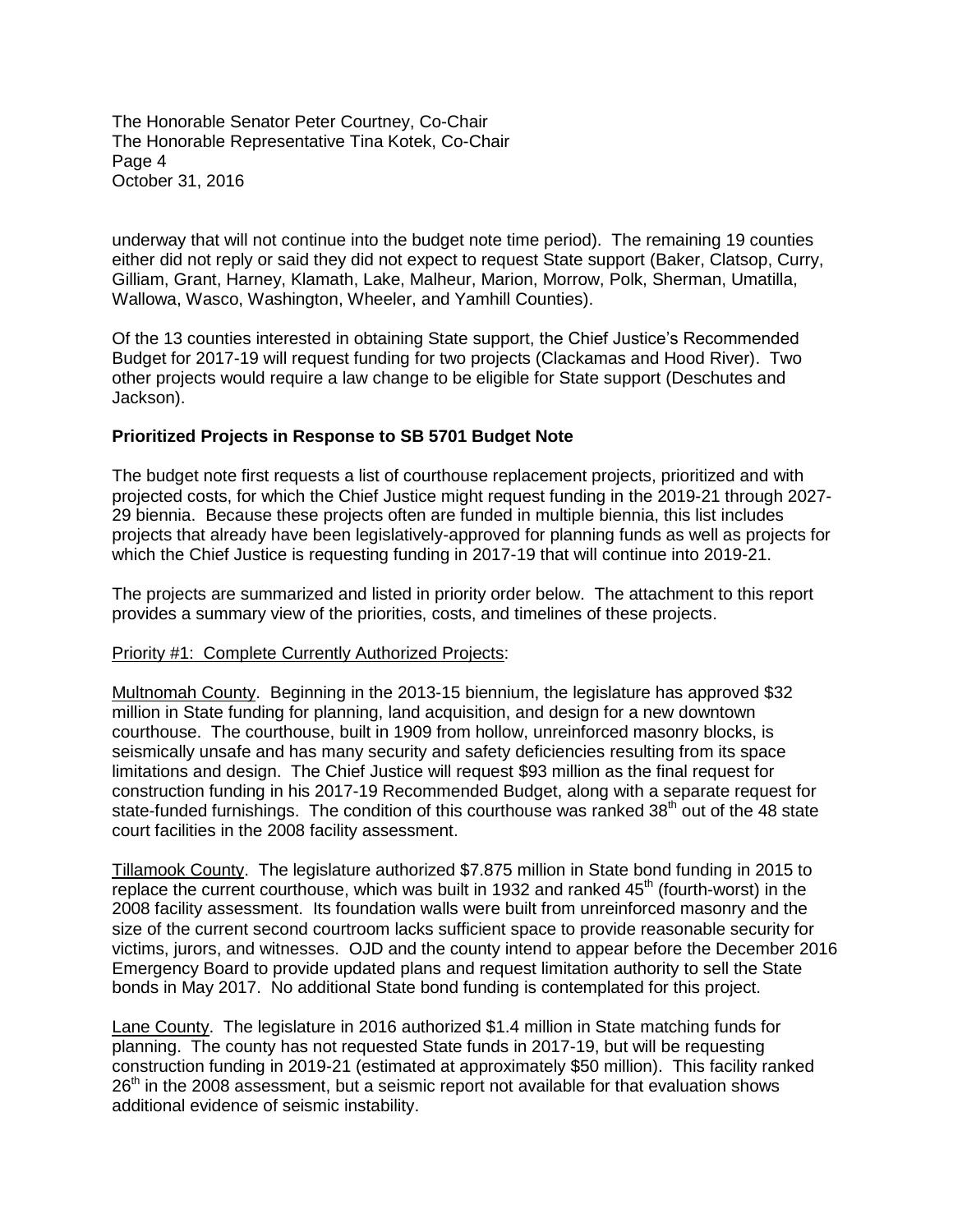The Honorable Senator Peter Courtney, Co-Chair The Honorable Representative Tina Kotek, Co-Chair Page 5 October 31, 2016

## **Priority #2): Fund Chief Justice Requests for 2017-19**:

Hood River County. This facility, built in 1954, ranked  $46<sup>th</sup>$  (third-worst) in the 2008 assessment. In addition to being seismically vulnerable, its outdated design and space utilization creates security issues for judges, staff, victims, witnesses, and the public. Details regarding the site and co-located state agency are being worked on by the county, and will be presented to the legislature during the 2017-19 budget process. Hood River County was approved in the AOC process as a priority in 2015-17, but later withdrew its funding request in order to more fully develop its planning efforts. The Chief Justice intends to request \$4.4 million in Article XI-Q bonds in the 2017-19 biennium for full funding of the State match for this project.

 $Clackamas County.$  This facility was ranked  $23<sup>rd</sup>$  in the 2008 assessment, but two seismic studies conducted in 2015 showed the building would experience significant damage in a 'design-level' earthquake and that subsurface conditions are susceptible to liquefaction (where the stress applied to the soil during an earthquake or other sudden change would cause the soil to behave like a liquid). The original facility was built in 1936 with one courtroom and has been expanded over the years but reached its capacity for expansion some time ago. The county plans to build a new facility at its Red Soils campus, which already houses the juvenile department and service providers. The new facility would allow sufficient space for court operations, allow jurors to convene in the courthouse instead of in a separate building, and consolidate district attorney offices into one building. The Chief Justice intends to request \$1.25 million in State match for planning in 2017-19, and the county anticipates requests for State matching funds for construction of \$28.8 million in 2019-21 and \$48.2 million in 2021-23.

## **Priority #3): Potential Requests in 2017-29 Under Current Law**

In addition to the construction request for the Lane County project in 2019-21 and, if approved, for Clackamas County in 2019-21 and 2021-23, the Chief Justice provides the following list of projects for which he might request funding in the 2019-29 biennia. The list is in priority order, and includes cost estimates where available.

- 1) Benton County. The Benton County courthouse was built in 1888. The county has completed a thorough seismic evaluation of the building, which is on the National Historic Register and ranked  $34<sup>th</sup>$  in the 2008 assessment. The county is conducting a public outreach effort, and is looking to build a replacement courthouse as part of a justice center facility on land already owned by the county in downtown Corvallis. The county intends to ask the Chief Justice to request approximately \$1 million in planning funds in the 2019-21 biennium, and an estimated \$5.7 million in construction funds in 2021-23.
- 2) Columbia County. The Columbia County courthouse consists of two buildings, the  $\overline{\text{original}}$  1905 building and an annex built in 1969. The courthouse ranked 29<sup>th</sup> in the 2008 assessment, and did not meet state standards for seismic safety, fire alarms and fire sprinkler systems, or security. The county recently conducted a basic seismic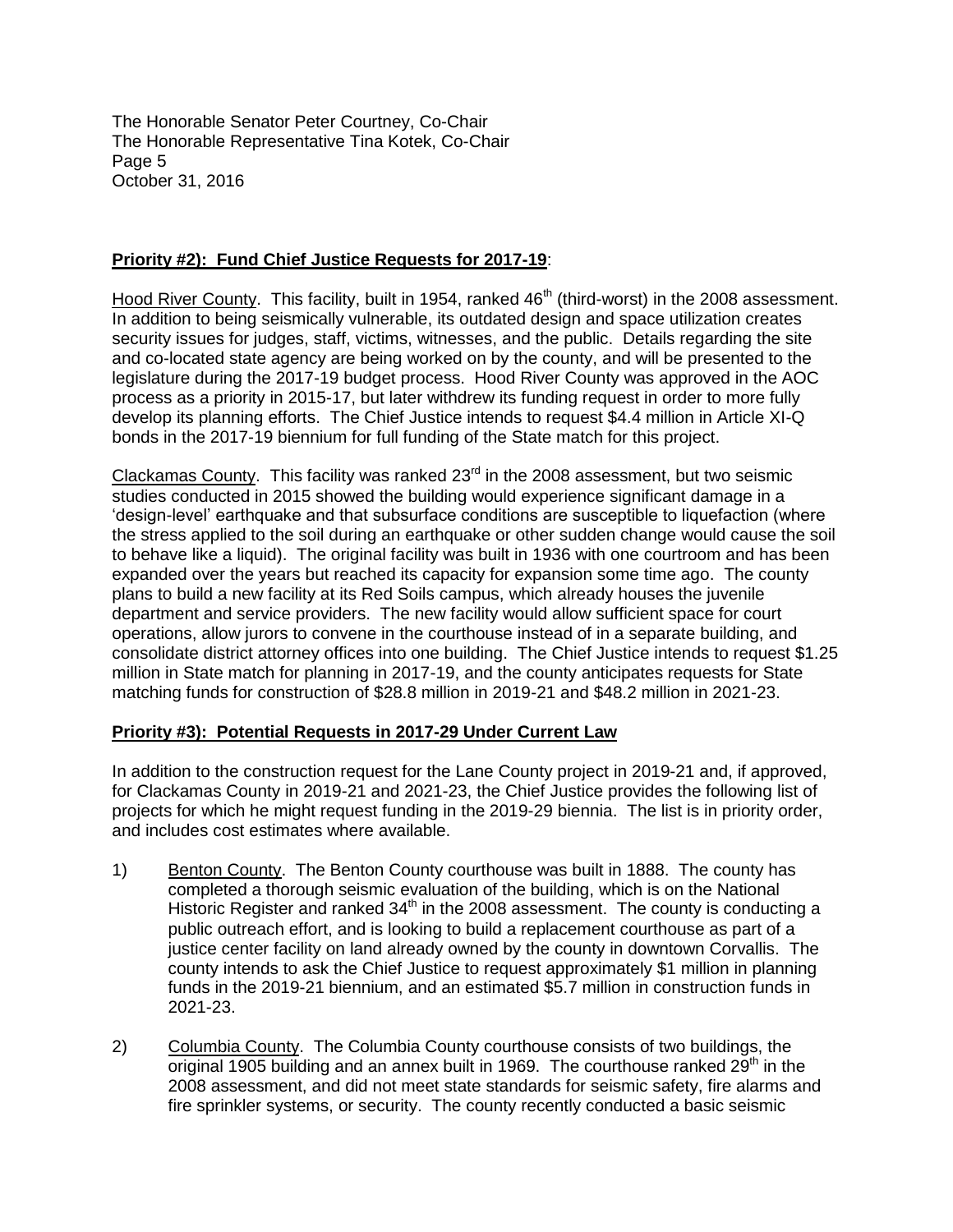The Honorable Senator Peter Courtney, Co-Chair The Honorable Representative Tina Kotek, Co-Chair Page 6 October 31, 2016

> assessment that identifies seismic and structural defects that would threaten safety in a major seismic event. The county intends to build a 34,000 square-foot courthouse adjacent to its Justice Center (which includes the jail). Columbia County anticipates requesting \$9.16 million in State matching funds in the 2023-25 biennium.

- 3) Linn County. The Linn County courthouse was built in 1940 and expanded in 1967, before Oregon had a statewide building code. As with many other courthouse facilities, its age and design contribute to significant seismic issues as well as space limitations and security concerns. The 2008 assessment found the building needed "excessive" upgrades for seismic safety and defendant custody, as well as significant upgrades to security systems. The county has purchased land to build a public safety campus, of which the courthouse would be a part. Linn County anticipates a one-time request of \$13.4 million in State matching funds in the 2019-21 biennium. The Linn County courthouse was ranked  $13<sup>th</sup>$  in the 2008 study.
- 4) Lincoln County. The Lincoln County courthouse was built in 1954 and expanded in 1964. It ranked #20 in the 2008 assessment, which noted that a recent seismic survey was not available for that report. The assessment found the courthouse needed upgrades in fire alarms and sprinkler systems, security systems, and a 'modest' seismic upgrade. The county's seismic survey (not considered by the assessment) reported that the construction used low-strength concrete, that federal seismic hazard mapping expects "very large" ground motions at the site, and that the building contained several key deficiencies in the building's structural systems. No cost estimate was provided, but the county intends to request State matching funds in the 2021-23 biennium after it completes other local capital projects.

The final four counties did not provide specific information or requests relating to potential courthouse replacements, but expressed intent to apply for State funding during the budget note period.

- 5) Crook County. This building was ranked #40 in the 2008 assessment, which noted "excessive" upgrades needed in seismic safety and in-custody defendant areas and "significant" upgrades needed in security systems. The county hopes to replace the existing 1909 courthouse with a multi-purpose, multi-agency justice center. No cost estimates or timeline was provided.
- 6) Douglas County. The Douglas County courthouse was built in 1974 and ranked #10 in the 2008 assessment, with "significant" upgrades needed in security systems and "moderate" seismic upgrades needed. The county will be conducting a seismic review in the near future. The county did not provide a cost estimate, but said the earliest it might seek State funding is the 2023-25 biennium.
- 7) Coos County. The Coos County courthouse was originally built in the 1920s, with four subsequent additions ending in 1958. It ranked #33 in the 2008 assessment, which showed needs for upgrades in fire alarm and sprinkler systems and security systems.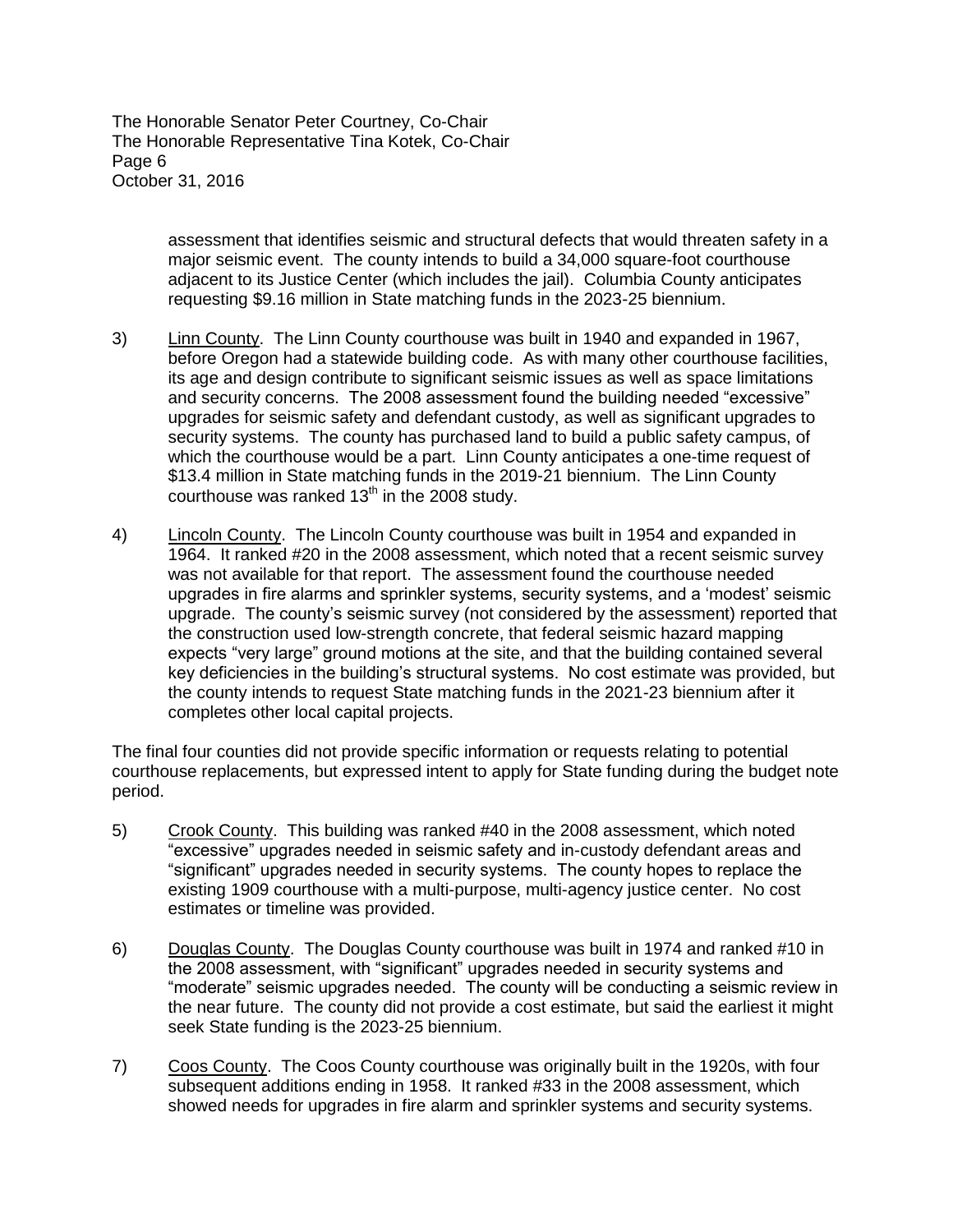The Honorable Senator Peter Courtney, Co-Chair The Honorable Representative Tina Kotek, Co-Chair Page 7 October 31, 2016

> No cost estimates or timeline was provided. Given the lack of information provided, OJD assumes the earliest the county would request state funds is the 2023-25 biennium.

8) Josephine County. The Josephine County courthouse was originally built in 1915 and expanded in 1974. It ranked #30 in the 2008 assessment, and needed significant improvements in fire alarm and sprinkler systems and seismic safety in order to meet state standards. No cost estimates or timeline was provided. Given the lack of information provided, OJD assumes the earliest the county would request state funds is the 2023-25 biennium.

#### **Priority #4) Potential Requests in 2017-29 if Law Allows Bond Funding for Expansions**

Current law generally authorizes State bond funds to be used to replace unsafe courthouses. Two counties – Deschutes and Jackson – would seek State funding assistance for significant expansions of their courthouses if the law is changed to allow them to do so. Both counties anticipate needing expansions to house additional judicial positions authorized by the legislature.

Deschutes County would request assistance in funding an expansion of its courthouse to provide space for two additional judges and their support staff. The estimated cost is \$9-11 million. Depending on the actual cost of the project and the level of State match provided (25% or 50%), the State contribution is estimated to be \$2.3 - \$5.5 million. The Chief Justice is requesting one new judicial position for Deschutes County in his 2017-19 Recommended Budget.

Similarly, Jackson County would request assistance to expand its courthouse if additional judges are approved. The county has preliminary plans to add two or three additional courtrooms and support space, at a current cost of \$14.8 million. Again, depending on the level of State match, the State contribution would be \$3.7 - \$7.4 million. The Chief Justice is requesting one new judicial position for Jackson County in his 2017-19 Recommended Budget.

The Chief Justice would support a law change to make these expansion projects eligible for State support, but as a secondary priority to replacement projects.

#### **Recommendations to Stabilize Funding Requests**

The final request in the budget note was for the Chief Justice to provide recommendations on how to stabilize courthouse replacement funding requests during the specified time period. The level of requests in a biennium is a function of the number of replacement projects and the size of those projects. That, in turn, depends largely on a county's willingness and ability to manage a courthouse replacement project and fund its share of the costs. In the end analysis, both the State and the county need to be in a position to provide funding and project management to successfully manage these projects. These recommendations can be viewed individually or collectively, so are not presented in any priority order.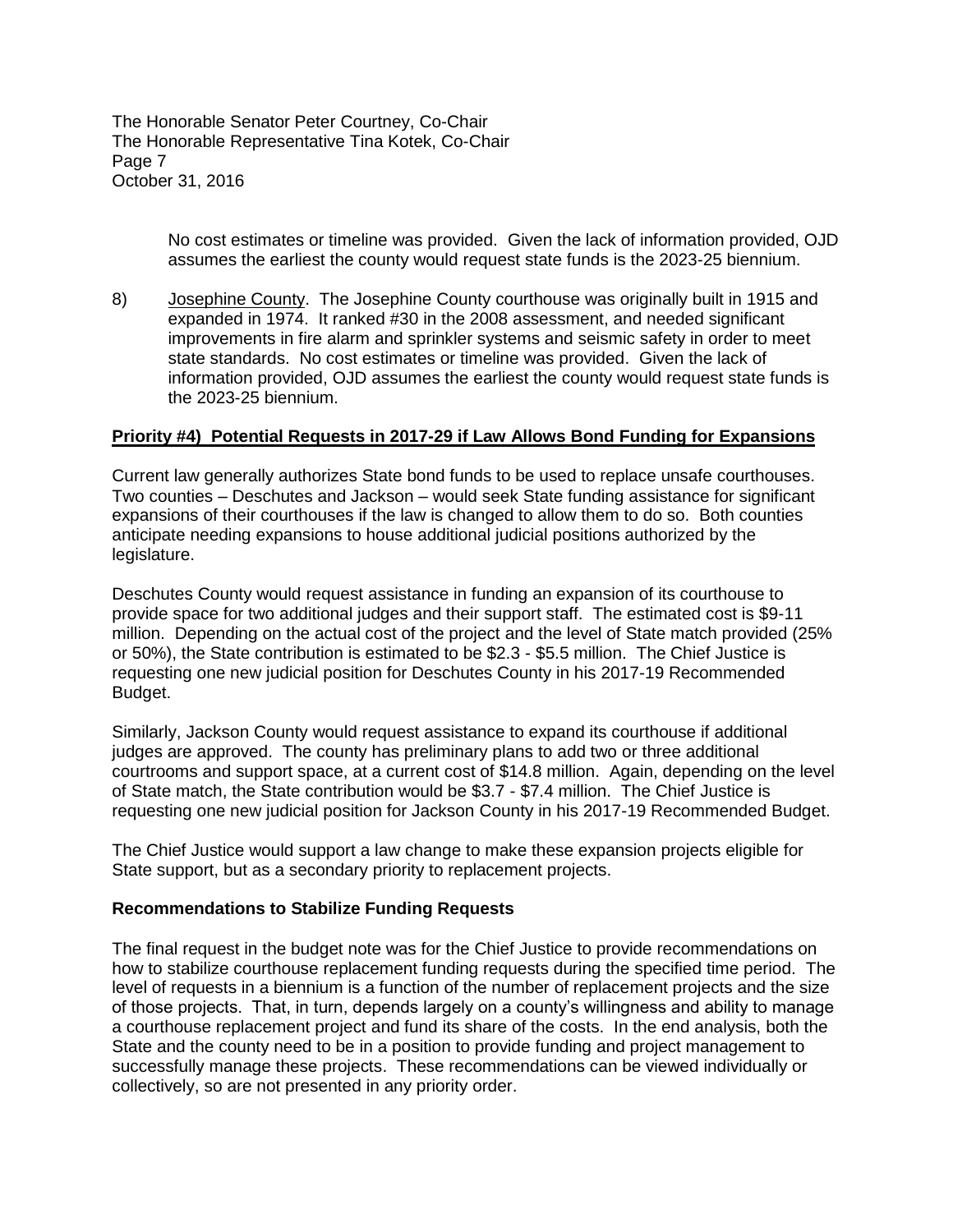The Honorable Senator Peter Courtney, Co-Chair The Honorable Representative Tina Kotek, Co-Chair Page 8 October 31, 2016

- 1. Discuss with the Chief Justice legislative target amounts. The legislature has not engaged in a discussion or provided guidance to the Chief Justice regarding what it would like to achieve or avoid in this process. We hope that this report encourages that discussion.
- 2. Provide Statutory Authority for the Chief Justice to adopt formal criteria and process to review and evaluate courthouse funding requests. Providing this authority would allow the Judicial Department to develop formal criteria that prospective replacement projects must meet. OJD would review both the 2007 interim committee criteria, review criteria from the AOC task force, and its own work.
- 3. Re-visit assigning OJD as the project managing entity and/or provide OJD with additional resource to evaluate projects. OJD is designated by statute as the "project agency" for purposes of courthouse replacement construction, meaning OJD has the legal responsibilities for project administration. However, OJD does not have staff with experience in evaluating construction project requests or in construction project management, or construction law attorneys. Because of this, OJD is not fully equipped to evaluate requests from counties for State bond assistance, or conduct the expected monitoring and oversight functions or legal work (such as drafting financing agreements, etc.) involved in project administration. OJD currently contracts with DAS to provide project monitoring, and with the Department of Justice for legal assistance. This process could be more efficient and effective if either DAS was given more responsibility and/or OJD was given additional resources for these duties.
- 4. Provide phased funding for replacement projects. Currently, the legislature authorizes one sale of bonds for courthouse replacement projects per biennium, typically at the end of the biennium. Authorizing bond sales more than once per biennium would assist counties in managing the cash flow of these projects, and not require them to be able to provide essentially two years of project funding before any reimbursement from the state is available.
- 5. Extend the time period during which counties may expend matching funds. Capital projects require study, design, and other planning work before an accurate budget (and accompanying funding request) can be provided. The legislature can choose to assist with these expenditures, or it could establish an expectation that a certain level of planning work be done before it entertains requests for State funding support. If the latter, the legislature could allow counties to put their funds supporting those early expenditures through the OCCCIF, so they could be identified and recorded. OJD can work with DAS to develop a process in which the state would provide an "intent to reimburse" letter that would allow early recognition of county expenditures. OJD and DAS would need to work with state bond counsel to identify any conditions that must be satisfied for this recommendation to take effect.
- 6. Establish a 'stagegate' approach to project funding. Counties have requested State support for replacement projects at various stages in their planning process. Jefferson County, for example, had completed its siting and design work before requesting legislative funding. Tillamook County was just beginning its planning process when it requested funding. Multnomah County had completed multiple studies over a long period of time, but did not have a site or design when it requested State funding. The legislature can promote a more consistent and orderly funding request process if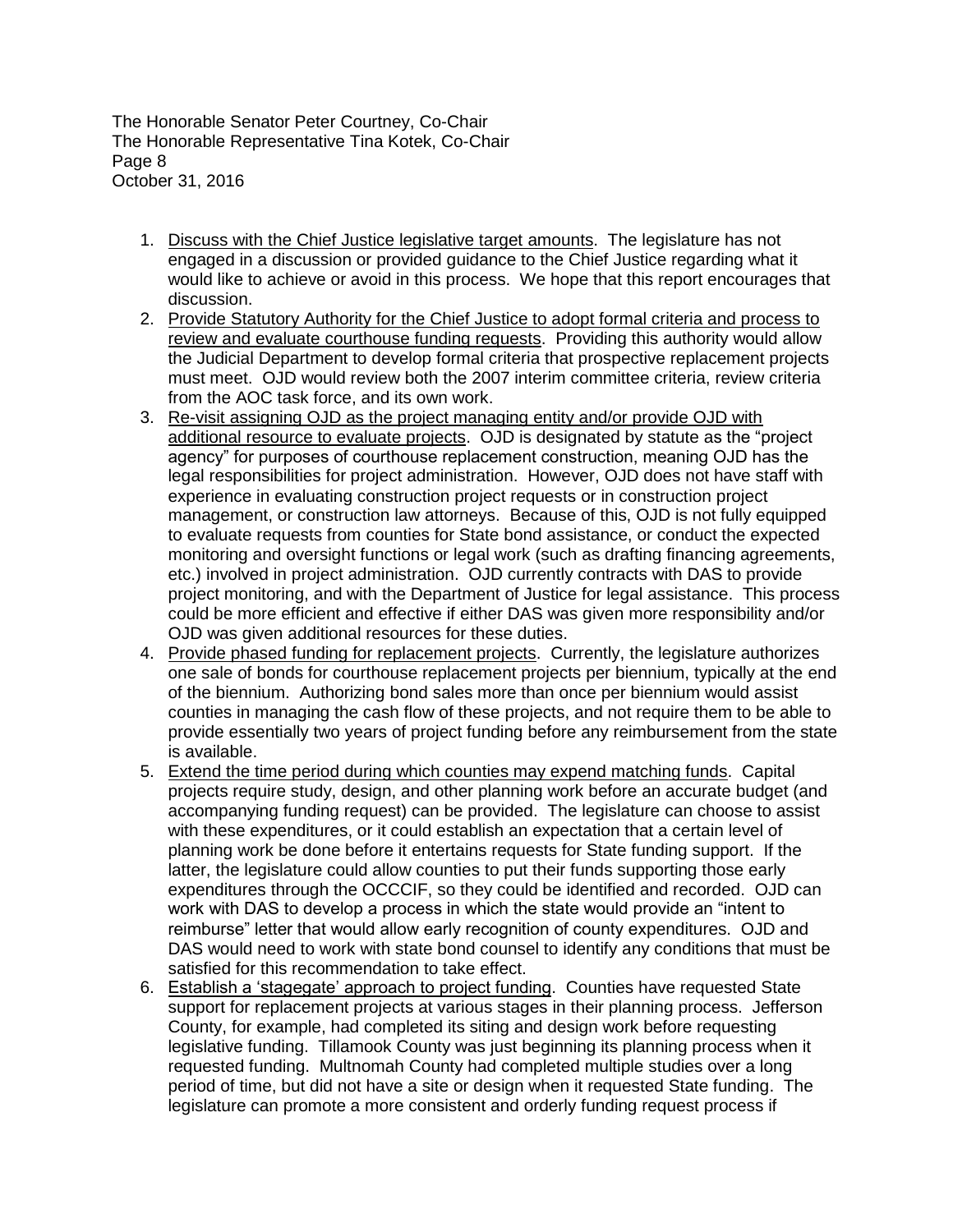The Honorable Senator Peter Courtney, Co-Chair The Honorable Representative Tina Kotek, Co-Chair Page 9 October 31, 2016

> counties have clear expectations on what work product must be underway or completed at various stages of the project in order to receive initial or subsequent State funding. If the legislature is interested in this approach, OJD can provide specific recommendations for its 2017-19 budget deliberations.

#### **Action Requested**

The Oregon Judicial Department requests acknowledgment of this report as requested in the budget note attached to 2016 Senate Bill 5701 (Chapter 082, 2016 Laws).

#### **Legislation Affected**

None.

Sincerely,

Willied

Kingsley W. Click State Court Administrator

KC:PL:ma/16eKC020ma Attachment: ec: Chief Justice Thomas A. Balmer

David Moon, Director, Business and Fiscal Services Division, OJD John Fagan, Budget Manager, OJD Phil Lemman, Legislative Communication Manager, OJD Ken Rocco, Legislative Fiscal Officer, LFO Steve Bender, Principal Legislative Analyst, LFO George Naughton, Chief Financial Officer, CFO Michelle Lisper, Policy and Budget Analyst, CFO-BAM